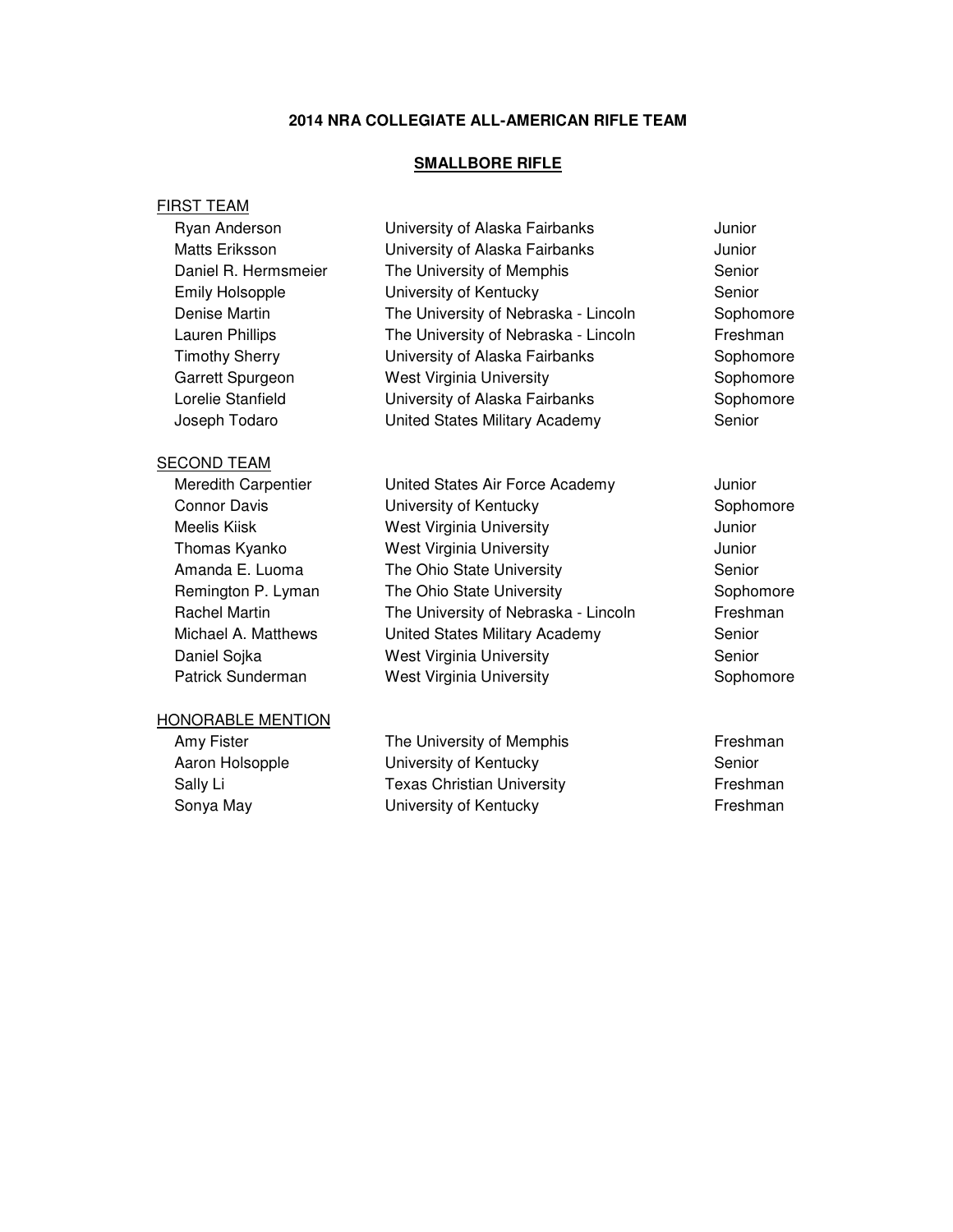### **AIR RIFLE**

### FIRST TEAM

### SECOND TEAM

### HONORABLE MENTION

Ryan Anderson **Iniversity of Alaska Fairbanks** Junior Meredith Carpentier **United States Air Force Academy** Junior Connor Davis **Connor Connor Connor Connor Connor** Connor Connor Connor Connor Connor Connor Connor Connor Connor Connor Connor Connor Connor Connor Connor Connor Connor Connor Connor Connor Connor Connor Connor Connor Conn Ziva Dvorsak West Virginia University Junior Daniel R. Hermsmeier The University of Memphis Senior Emily Holsopple **Senior** University of Kentucky **Senior** Senior Sonya May **Example 20** University of Kentucky **Figure 1** Freshman Maren Prediger **West Virginia University** Maren Prediger Timothy Sherry University of Alaska Fairbanks Sophomore Garrett Spurgeon **West Virginia University Sophomore** Sophomore

Katarina Bisercic **Murray State University Figure 12** Freshman Samantha L. Bullard **Jacksonville State University** Sophomore Richard L. Calvin **Example 3** United States Military Academy **Senior** Senior Elijah Ellis University of Kentucky Junior Matts Eriksson University of Alaska Fairbanks Junior Meelis Kiisk West Virginia University Junior Heather Kirby **Example 20** University of Kentucky **Figure 10** Freshman Sally Li **Texas Christian University Freshman** Remington P. Lyman The Ohio State University **Sophomore** Sophomore Cole C. Tucker **Jacksonville State University** Junior

Samuel Muegge **Samuel State University** Senior Senior Jonathan Pinkel **University of Kentucky** Junior Patrick Sunderman West Virginia University **Sophomore** Sophomore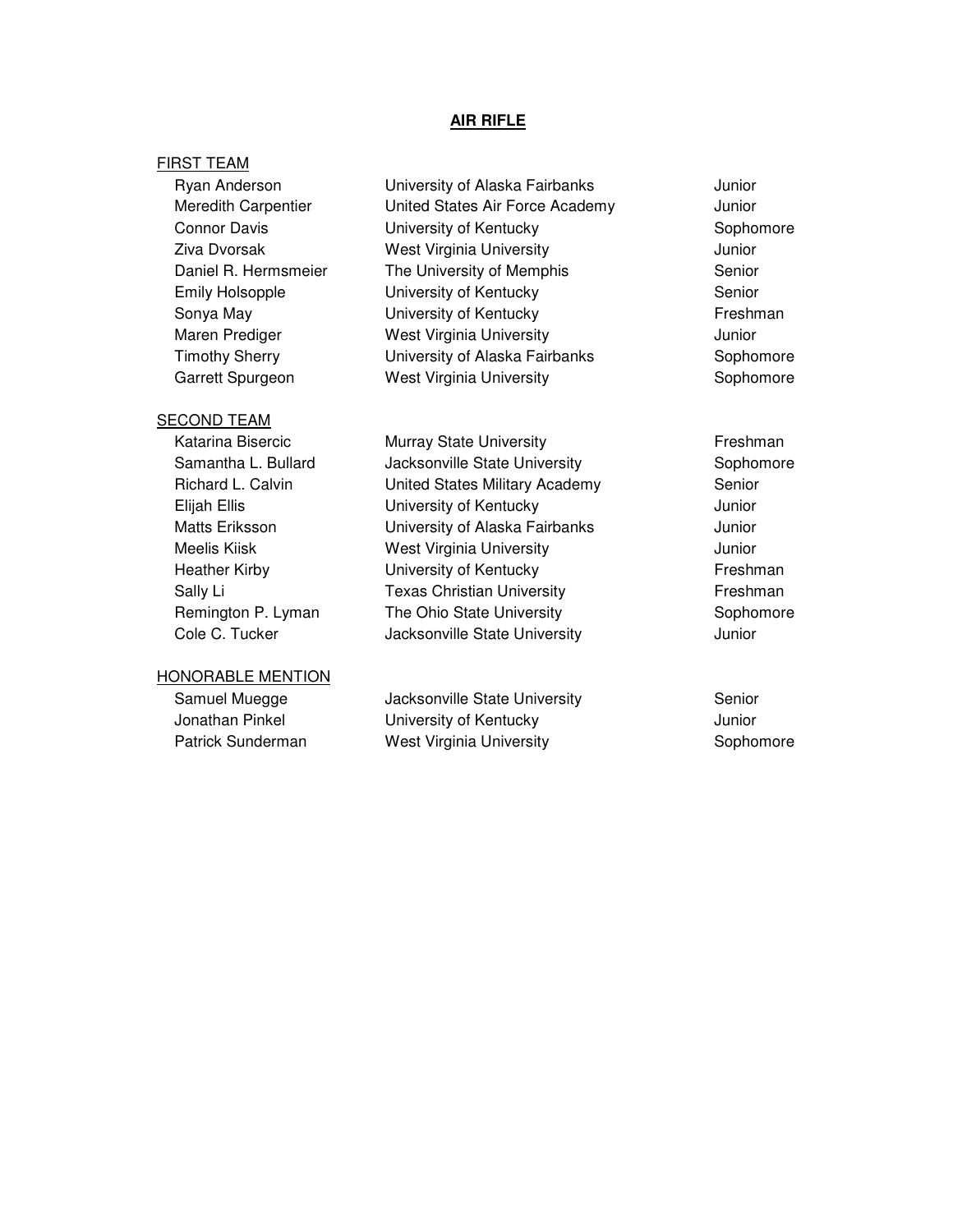### **2014 NRA COLLEGIATE ALL-AMERICAN PISTOL TEAM**

### **FREE PISTOL**

The Ohio State University

### FIRST TEAM

 Jacob H. Hayes United States Military Academy Senior Czerda A. Frank United States Naval Academy Sophomore Michael J. Nugent United States Naval Academy Senior Timothy W. Steinberg **United States Naval Academy** Junior<br>
Aaron Tourigny **The Ohio State University** Senior

### SECOND TEAM

Joseph Totts The Ohio State University Senior

## HONORABLE MENTION

### FIRST TEAM

### SECOND TEAM

# **HONORABLE MENTION**<br>Dashiell P. Andrews

Seth Beariar **The Ohio State University** Freshman Quentin Cauffman The Ohio State University **Freshman**<br>
Shane P. Greene **Frank Contained States Military Academy** Senior United States Military Academy Senior<br>The Ohio State University Senior Jason Reineck The Ohio State University

Brian Hills **States Coast Guard Acad.** Senior Communication Control Coast Guard Acad. Senior Communic<br>
United State University Summit Communication Communication Communication Communication Communication Communic<br>
United S James G. McCaig **The Ohio State University** Sumic and Munior<br>Jeffrey E. Schanz **Junice United States Military Academy** Freshman Jeffrey E. Schanz **United States Military Academy**<br>Julian S. Trent **Frank Communist Communist United States Military Academy** United States Military Academy Senior

### **STANDARD PISTOL**

Quentin Cauffman The Ohio State University Freshman Freshman Jacob H. Hayes United States Military Academy Senior Kimberly Hullings The Ohio State University Senior<br>
Garrett D. Kennedy Contited States Military Academy Senior United States Military Academy Joseph Totts **The Ohio State University** Senior

 Czerda A. Frank United States Naval Academy Sophomore Shane P. Greene **Shane P. Greene** United States Military Academy Senior<br>
James G. McCaig **Shane State University** Sunior The Ohio State University **Junior**  Timothy W. Steinberg United States Naval Academy Junior Jackie Wu **Mass.** Institute of Technology **Sophomore** Sophomore

United States Military Academy Freshman Benjamin D. Moore **The Citadel Container Structure Container Container** Summer Summer Summer Summer Summer Summer Summer Summer Summer Summer Summer Summer Summer Summer Summer Summer Summer Summer Summer Summer Summer S Anthony J. Veith **United States Military Academy** Sophomore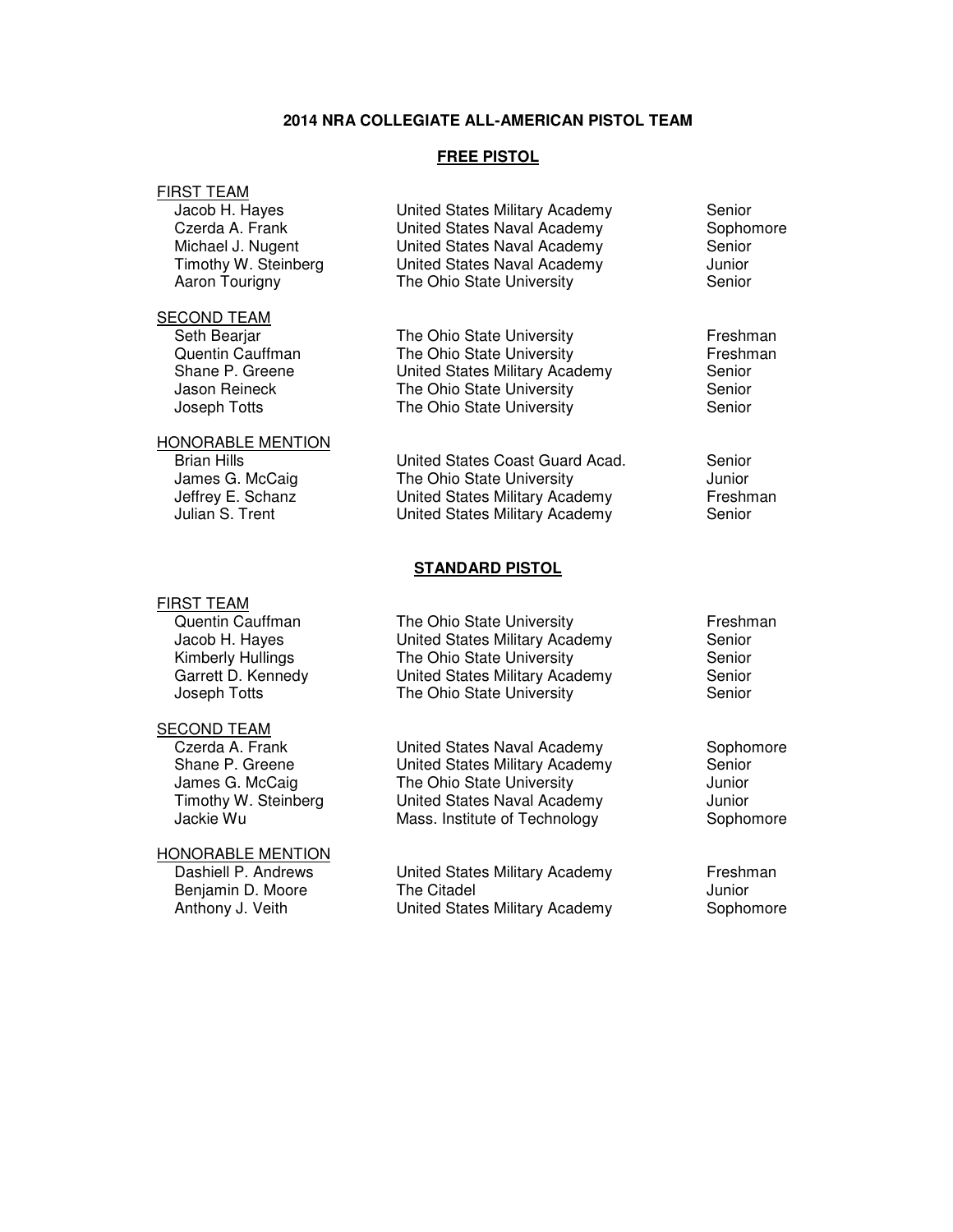### FIRST TEAM

### SECOND TEAM

Alexis L. Lagen University of Utah

### HONORABLE MENTION

FIRST TEAM

### SECOND TEAM

### HONORABLE MENTION

### **AIR PISTOL**

Wyatt Brown **The University of Utah The University of Utah Freshman**<br>
Chi-Hsuan Chu **The United States Naval Academy** Senior United States Naval Academy Czerda A. Frank United States Naval Academy Sophomore Michael J. Nugent **United States Naval Academy** Senior Timothy D. Wood College of Southern Maryland Junior Aaron Tourigny The Ohio State University Senior Alana M. Townsend **North Dakota State University** Sophomore

Seth Bearjar **The Ohio State University** Freshman<br>
Quentin Cauffman The Ohio State University **Freshman** Quentin Cauffman The Ohio State University Shane P. Greene **The United States Military Academy** Senior Kimberly Hullings The Ohio State University **Senior**<br>Alexis L. Lagen **Network** University of Utah Jason Reineck The Ohio State University Senior Emily M. Schwendinger The Citadel Sophomore Sophomore Sophomore Joseph Totts The Ohio State University The Senior

Garrett D. Kennedy **United States Military Academy** Senior James G. McCaig The Ohio State University The Ohio State University Timothy W. Steinberg United States Naval Academy Junior Elizabeth Szalajko **The Ohio State University** Freshman Anthony J. Veith **United States Military Academy** Sophomore Morgan K. White **United States Military Academy** Senior Jackie Wu **Mass.** Institute of Technology **Sophomore** Sophomore Melody J. Yap **Nelody J. Yap** United States Military Academy

### **SPORT PISTOL**

Kimberly Hullings The Ohio State University Senior Jackie Wu **Mass.** Institute of Technology **Sophomore** Sophomore

 Alexis L. Lagen University of Utah Junior Maria Skiles **The Ohio State University** Senior Melody J. Yap United States Military Academy Junior

 Chi-Hsuan Chu United States Naval Academy Senior Payton Duvall-Freymuller Texas A&M University<br>Jennifer Hsu Mass. Institute of Technology Senior Mass. Institute of Technology Senior Kristine Kim **Mass.** Institute of Technology Senior